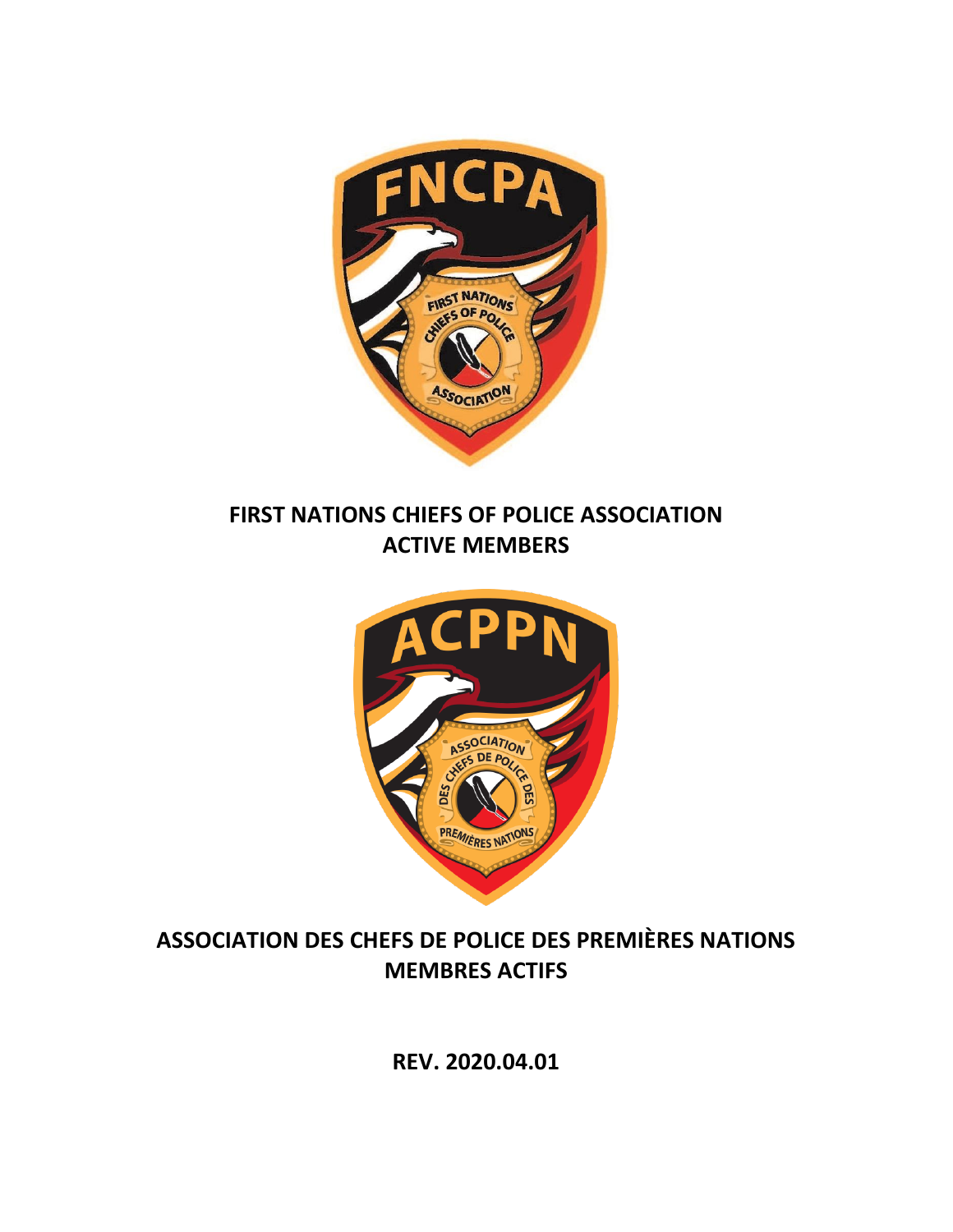## **HONOURARY MEMBERS (Members by Police Affiliation/Organizations) MEMBRES HONOURAIRES (Membres par appartenance à la police / organisations)**

## **ALEXIS, Cam**

Enoch RCMP Detachment P.O. Box 89 ENOCH, Alberta T7X 3V3

**BURR, Kristine** Assistant Deputy Minister 330 Sparks Street OTTAWA, Ontario K9A 0N5

## **CARPENTER, Merle**

Former Director Professional Development Centre for Aboriginal Policing Canadian Police College P.O. Box 8900 Ottawa, ON K1G 3J2

### **CLAIRMONT, Lynda**

Director of Operations Privy Council Office - Operations Postal Station B59 Sparks Street OTTAWA, Ontario K1A 0A3

#### **CUSSON, Ray**

Bonne Bay, Newfoundland A0K 1P0

#### **FISHER, Peter**

Former Director General Aboriginal Policing Directorate

## **MacAULAY, Lawrence**

Honorable - House of Commons Member of the House of Commons Wellington Street Ottawa, Ontario K1A 0A6

#### **McLAUGHLIN, Harry**

Box 72,No. 5 Freeman Street EAST KINGSTON, New Hampshire 08327